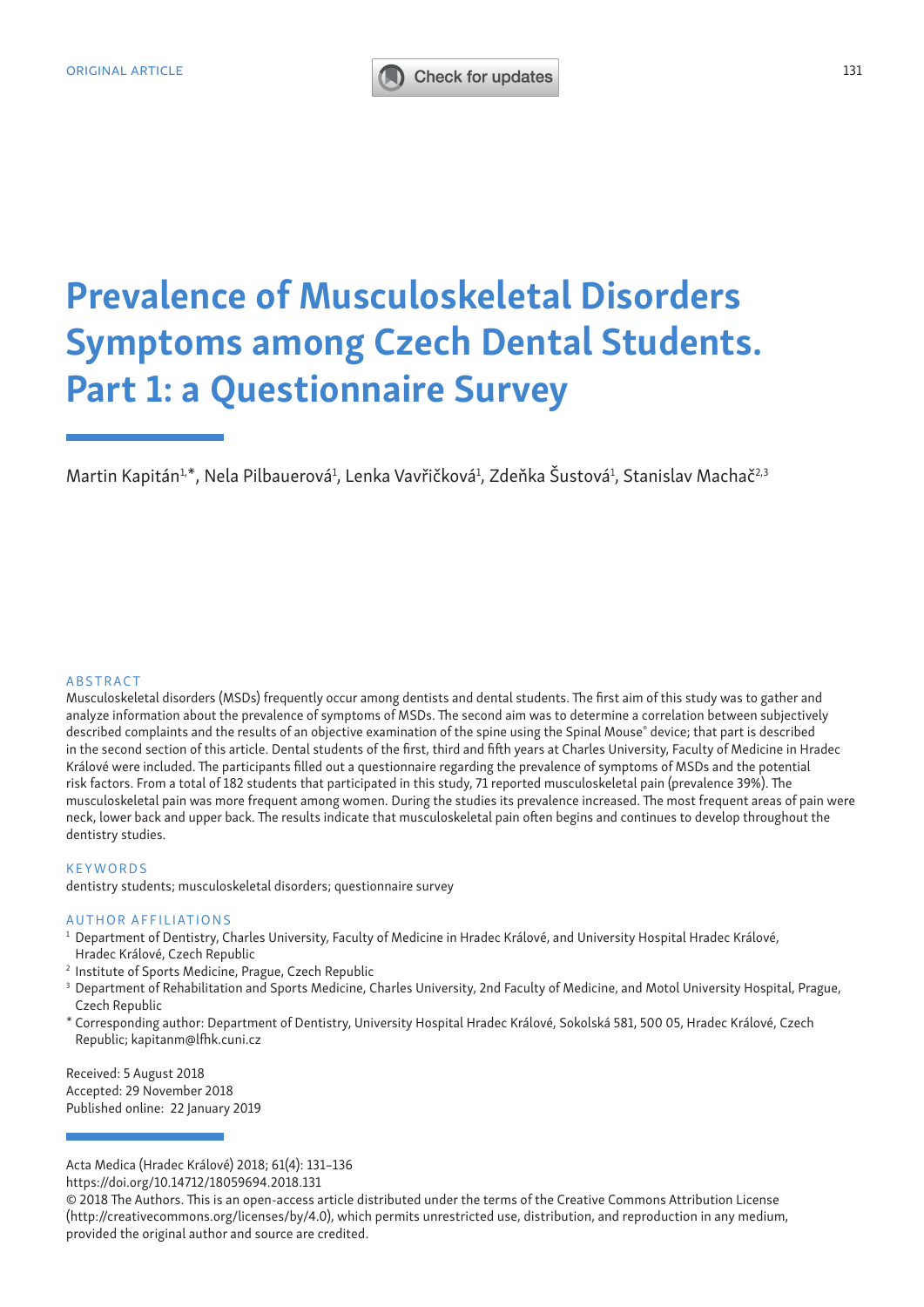#### INTRODUCTION

Musculoskeletal disorders (MSDs) are diseases of the musculoskeletal apparatus affecting muscles, tendons, joints, nerves and supporting structures. The dominant symptoms are: frequently occurring pain, a failure of coordinated stabilization (as a function of the neuromuscular system), a restricted range of motion, and is often accompanied by a decrease of muscular strength of certain muscle groups. Apart from pain, other subjective signs are stiffness of muscles and joints, tingling and feeling of warmth or cold. If work is assumed to initiate or develop these symptoms, then they are referred to as work-related musculoskeletal disorders (WRMSDs) (1).

The prevalence of MSDs among dentists was between 62% and 91% (2–10). The most frequent areas of pain are neck, shoulders, lower back, hands and wrists (3, 5, 7, 8, 10–16). In the dental profession there are many risk factors which combine and can contribute to initiation and development of MSDs. These risk factors include mainly a longterm static position, forced unnatural posture during work, doing tasks with small instruments using a large force, small working field with limited access, intensive lighting, noise and psychosocial stress (5, 12, 13, 17–19). Another factor which is considered negative is a lack of adequate physical activities (20).

MSDs begin from dental school studies with an prevalence among students between 44% and 93% (2, 21–27). Students of the final two years suffer from musculoskeletal pain more often than the students of the first two years (28).

The aim of this study was to gather and analyze information about the prevalence of symptoms of MSDs and the role of potential risk factors among dental students. The second aim was to determine a correlation between subjectively described complaints and the results of an objective examination of the spine using the Spinal Mouse® device; this is described in the second part of this article. The results could contribute to understand the early development of MSDs among dental students and to find out possible risk factors detectable during the objective examination.

### MATERIAL AND METHODS

Students of the current first, third and fifth years of the study program Dentistry at Charles University, Faculty of Medicine in Hradec Králové, in academic years 2014/2015 and 2015/2016 were included in this study. The collection of data for this study started in October 2014 and was finished in May 2016. The participation was voluntary. All the participants signed an informed consent. The students were examined at the beginning of their studies (the beginning of the first year), before the start of the clinical part of their studies (the beginning of the summer term of the third year) and at the end of their studies (the end of the fifth year). The only inclusion criterion was that the student was currently studying in the included year of studies as described above. No exclusion criteria were applied. There were no students

repeating the particular year, who would have participated twice in the study.

This study was approved by the Ethics committee of University Hospital Hradec Králové (Ref. no. 201410 S04P) and by the dean of the Charles University, Faculty of Medicine in Hradec Králové.

A questionnaire survey was performed among the participants to gather the required information about the respondents and their complaints. The questionnaire was created by the authors and was based on other similar studies (5, 6, 8–10, 13, 29). The questionnaire consisted of the questions of the following areas:

- Personal information of the respondents (i.e. gender, age, weight and height).
- General health status, medication and allergies.
- Factors possibly influencing the development of MSDs (i.e. dominant hand, musculoskeletal diseases in the family history, in the personal medical history and the sport activity).
- Currently experienced musculoskeletal pain and its consequences.
- Respondents' opinions on dentistry studies (e.g. whether the participant consider the dentistry studies as psychically demanding; if the level of ergonomic education is sufficient; and whether they had known before they were making the decision about their further profession, that 2 out of 3 dentists suffered from musculoskeletal disorders).

The questionnaire was distributed to all possible participants, i.e. to all students currently studying in the included years of studies. A total of 192 questionnaires were distributed.

The collected data were statistically analyzed in the NCSS 10 Statistical Software (2015; NCSS, LLC. Kaysville, Utah, USA, ncss.com/software/ncss) using methods of descriptive statistics, two-sample t-test, nonparametric Mann-Whitney test, Kolmogorov-Smirnov test, nonparametric Kruskal-Wallis analysis of variance with post hoc Dunn's test with Bonferroni modification and Pearson's  $x^2$  test of independence in contingency tables or Fisher's exact test. The level of statistical significance was set to  $\alpha$  = 0.05.

#### RESULTS

A total of 182 students participated in this study; there was a response rate of 94.8%. The student's information is summarized in Table 1. As the data were not distributed normally, the median values along with the first and the third quartiles are presented. Table 2 presents the anamnestic data of the respondents' and their influence on the prevalence of musculoskeletal pain. Pain of the musculoskeletal apparatus was declared by 39% of the respondents (n = 71). The differences of a prevalence of musculoskeletal pain between men and women and between the years of studies are summarized Table 3. The age, height, weight and BMI didn't present any statistically significant influence on the prevalence of musculoskeletal pain.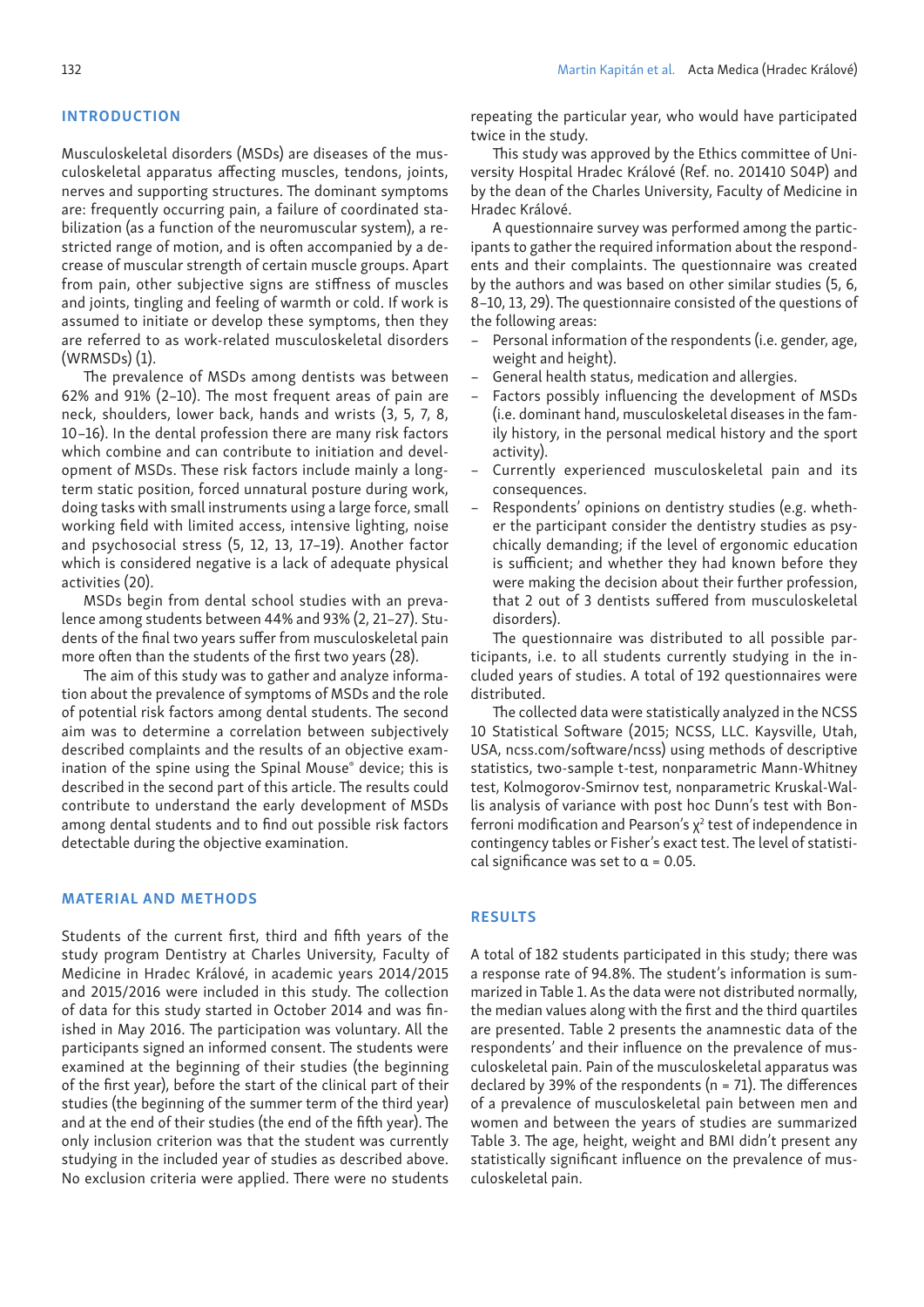# Prevalence of Musculoskeletal Disorders Symptoms 133

|          | No. | Men       | Women      | Age [years]       | Height [cm]       | Weight [kg]       | <b>BMI</b>        |
|----------|-----|-----------|------------|-------------------|-------------------|-------------------|-------------------|
|          |     | % $(n)$   | % $(n)$    | median $(Q1; Q3)$ | median $(Q1; Q3)$ | median $(Q1; Q3)$ | median $(Q1; Q3)$ |
| 1st year | 65  | 26.2(17)  | 73.9 (48)  | 20 (19; 20)*      | 170 (165; 176)    | 62(56; 68)        | 21.3(19.8; 22.7)  |
| 3rd year | 61  | 31.2(19)  | 68.9(42)   | 22 (21; 22)*      | 173 (168; 178)    | 63 (57; 71,5)     | 21.6 (20.1; 23.5) |
| 5th year | 56  | 41.1(23)  | 58.9 (33)  | 24 (24; 25)*      | 173 (167; 179)    | 65.5(60; 80)      | 22.4 (20.3; 24.4) |
| Total    | 182 | 32.4 (59) | 67.6 (123) | 22(20; 24)        | 173 (166; 178)    | 63 (57; 71)       | 21.6 (20.1; 23.5) |

Tab. 1 Information about the respondents' gender, age, height, weight and BMI in individual years and in total.

 $*$ p < 0.001

Tab. 2 Anamnestic data of the respondents and their influence on musculoskeletal pain.

|                                                        |         | <b>Respondents</b> | Musculoskeletal pain |           |  |
|--------------------------------------------------------|---------|--------------------|----------------------|-----------|--|
|                                                        | % $(n)$ | % $(n)$            |                      |           |  |
| General disease<br>yes                                 |         | 13.2(24)           | 58.3(14)             | p < 0.05  |  |
|                                                        | no      | 86.8 (158)         | 36.1(57)             |           |  |
| Regular medicaments intake<br>yes                      |         | 28.0(51)           | 58.8 (30)            | p < 0.001 |  |
|                                                        | no      | 72.0 (131)         | 31.3(41)             |           |  |
| Smoking                                                |         | 3.9(7)             | 28.6(2)              | <b>NS</b> |  |
|                                                        | no      | 96.2(175)          | 39.4(69)             |           |  |
| Dominant hand                                          | right   | 89.6 (163)         | 38.0 (62)            | <b>NS</b> |  |
|                                                        | left    | 10.4(19)           | 47.7(9)              |           |  |
| Occurrence of the musculoskeletal system disease among | yes     | 45.6 (83)          | 49.4 (41)            | p < 0.01  |  |
| blood relatives                                        | no      | 54.4 (99)          | 30.3(30)             |           |  |
| Congenital disease of the musculoskeletal system       | yes     | 5.0(9)             | 88.9(8)              | p < 0.01  |  |
|                                                        | no      | 95.0 (173)         | 36.4(63)             |           |  |
| Severe disease or injury of the musculoskeletal system | yes     | 15.4(28)           | 53.6(15)             | <b>NS</b> |  |
|                                                        | no      | 84.4 (154)         | 36.4(56)             |           |  |
| Top-level sport now or in the past                     | yes     | 26.4(48)           | 43.8 (21)            | <b>NS</b> |  |
|                                                        | no      | 73.6 (134)         | 37.3(50)             |           |  |
| Regular physical activity at least once a week         | yes     | 81.3(148)          | 38.5(57)             | <b>NS</b> |  |
|                                                        | no      | 18.7(34)           | 41.2(14)             |           |  |

Tab. 3 An influence of gender and year of studies on the musculoskeletal pain.

|                 |        | Musculoskeletal pain |            |  |
|-----------------|--------|----------------------|------------|--|
|                 |        | % $(n)$              |            |  |
| Gender          | male   | 28.8(17)             | $p = 0.05$ |  |
|                 | female | 43.9 (54)            |            |  |
| Year of studies | first  | 23.2(19)             | <b>NS</b>  |  |
|                 | third  | 44.3(27)             |            |  |
|                 | fifth  | 44.6(25)             |            |  |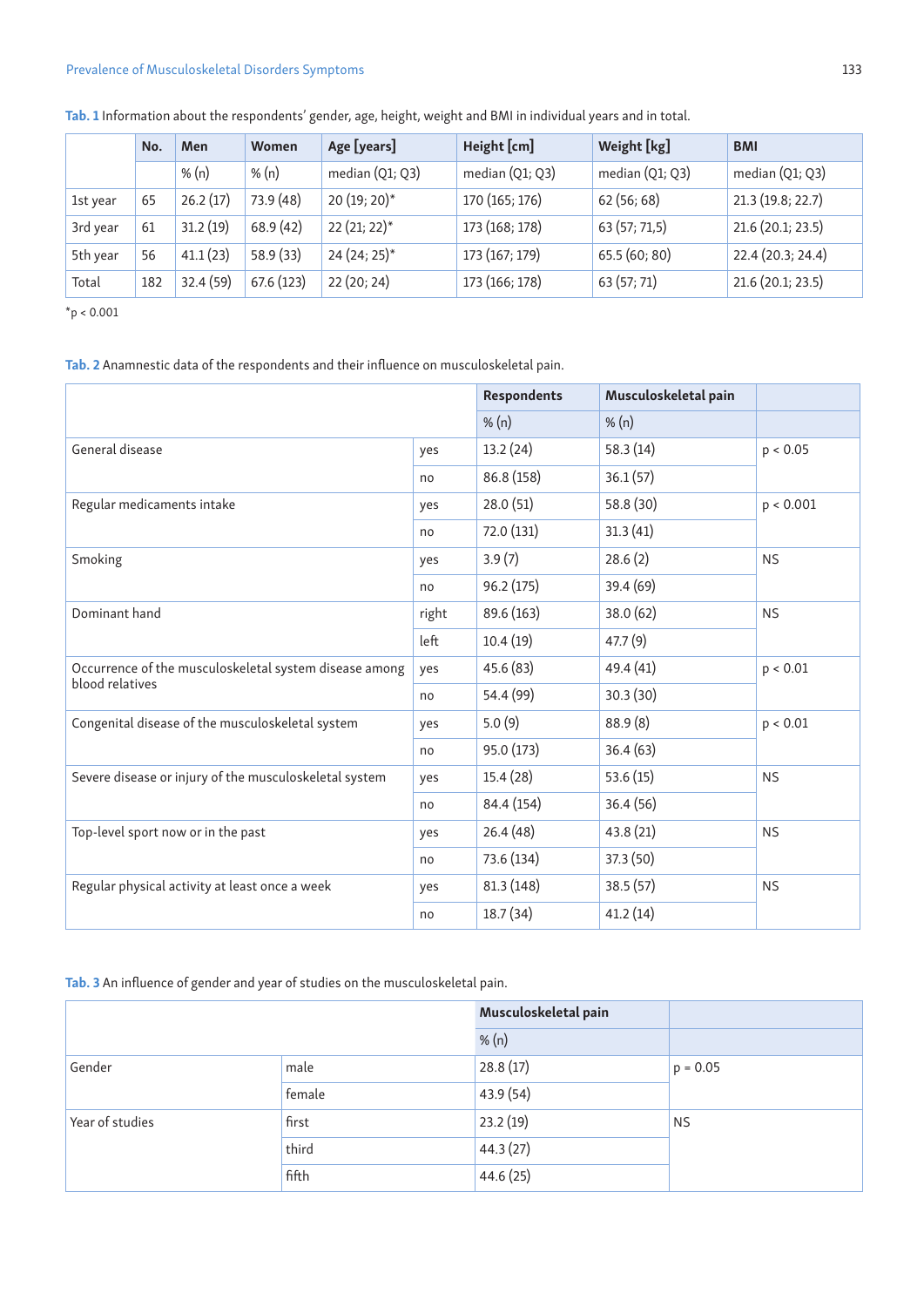

Chart 1 Ways of solving the musculoskeletal pain.

Chart 1 shows the ways in which the respondents solved their musculoskeletal pain. In 10.4% of respondents ( $n = 19$ ) the musculoskeletal pain had an influence on their lifestyle. A total of 56.6% of the respondents ( $n = 103$ ) did not know that approximately 2 out of 3 dentists suffer from MSDs, when they were making the decision about their future profession.

From the third and fifth year students 21.4% of them  $(n = 25)$  opined, that dentistry studies contributed to the initiation or development of their problems. More female students (28.0%;  $n = 21$ ) than male students (9.5%;  $n = 4$ )  $(p < 0.05)$  stated this assumption. Dentistry studies were considered as psychically demanding by 88.0% (n = 117) of the third and fifth years. The students of the third year considered dentistry studies as psychically demanding more often (96.7%,  $n = 59$ ) than the students of the fifth year (78.6%, n = 44). This difference was statistically significant (p < 0.01). Statistically significantly more female students (93.3%, n = 70) than male students (78.6%, n = 33) considered

dentistry studies as psychically demanding (p < 0.05). The extent of ergonomic education was assessed as sufficient by 81.2% (n = 50) of the third and fifth year students; more often by the third year students (90.2%,  $n = 55$ ) than the fifth year students (71.4%, n = 40). This difference was statistically significant ( $p < 0.05$ ).

Table 4 shows the declared intensity of pain in different body regions. For further statistical analysis the answers no + mild and moderate + severe were connected. Female students declared headaches and neck pain more often than male students (p < 0.05). Older students declared lower back pain more often than younger students (p < 0.05). No other statistically significant relationship between the anamnestic data and pain in different body regions was found.

The general health status was assessed as very good by 50.0% of respondents ( $n = 91$ ); as good by 43.4% of respondents ( $n = 79$ ); and as satisfactory by 6.6% of respondents (n = 12). No respondent assessed the general health status as bad or very bad.

| Tab. 4 Declared intensity of pain in different body regions. |  |  |  |
|--------------------------------------------------------------|--|--|--|
|--------------------------------------------------------------|--|--|--|

|                   | Intensity of pain    |                 |                     |                        |  |
|-------------------|----------------------|-----------------|---------------------|------------------------|--|
|                   | <b>No</b><br>% $(n)$ | Mild<br>% $(n)$ | Moderate<br>% $(n)$ | <b>Severe</b><br>% (n) |  |
| Headache          | 63.7(116)            | 23.1(42)        | 12.1(22)            | 1.1(2)                 |  |
| Neck pain         | 53.8 (98)            | 29.1(53)        | 15.4(28)            | 1.6(3)                 |  |
| Upper back pain   | 73.6 (134)           | 23.6(43)        | 2.7(5)              | 0(0)                   |  |
| Low back pain     | 54.4 (99)            | 35.2(64)        | 8.2(15)             | 2.2(4)                 |  |
| Shoulders pain    | 80.2(146)            | 15.4(28)        | 3.3(6)              | 1.1(2)                 |  |
| Elbows pain       | 97.3(177)            | 2.7(5)          | 0(0)                | 0(0)                   |  |
| Wrists/hands pain | 78.6 (143)           | 17.0(31)        | 2.2(4)              | 2.2(4)                 |  |
| Hips pain         | 88.5(161)            | 8.8(16)         | 2.2(4)              | 0.5(1)                 |  |
| Knees pain        | 79.1 (144)           | 14.8(27)        | 5.5(10)             | 0.5(1)                 |  |
| Ankles/feet pain  | 86.8(158)            | 11.0(20)        | 2.2(4)              | 0(0)                   |  |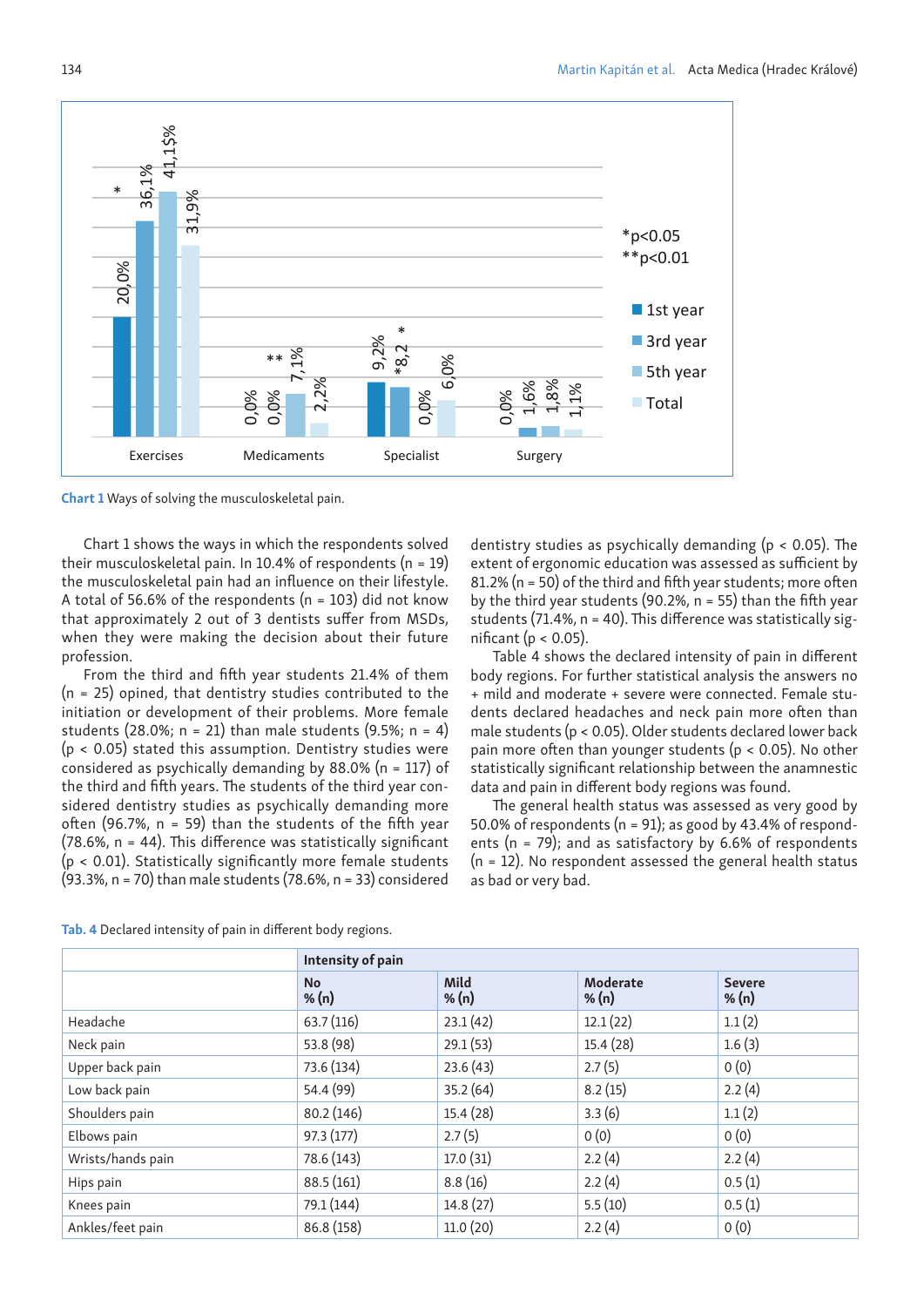#### **DISCUSSION**

A questionnaire survey was chosen as a study design to accomplish the first aim of this study. A questionnaire survey is often used in similar studies, because it is a cheap and relatively fast method with a sufficient value of gathered information, however, it is not possible to verify its truthfulness and accuracy. The questionnaire for this study was created by a combination of questionnaires from other studies (5, 6, 9, 10, 13, 29) and from a pilot study performed by the authors among the dentists (8). It covered information about relevant personal information, possible risk factors, currently experienced musculoskeletal pain and opinions of the respondents related to musculoskeletal pain, ergonomics and dental education.

The participants of this study were students in three important moments of their studies: Students at the beginning of the first year represented the initial default status. These students were not subjected to any influences related to dentistry studies/profession yet, thus, no control study was involved in this evaluation. Students in the middle of the third year represented the turning point between the preclinical and clinical phase of their studies. The students at the end of the fifth year represented the situation at the end of their studies. The study was performed in two subsequent academic years to gather a sufficient number of participants. About 1/3 of them were men and 2/3 were women. This corresponds with the gender distribution among dentists in the Czech Republic (30) and also in the study of Diaz-Caballero et al. (22).

The prevalence of musculoskeletal pain among dental students in this study was lower than in other studies (2, 21–27). In accordance to other studies the prevalence of musculoskeletal pain was higher in women than men (2, 6, 21, 23, 25, 28, 31), nevertheless, the difference was on the limit of statistical significance. A difference was found between the years of studies, however it was not statistically significant. An increase of musculoskeletal pain prevalence was seen between the first and the third year. In the following years, the prevalence didn't change more significantly. Thus, it can be assumed that dentistry studies could contribute to the initiation and development of musculoskeletal pain, particularly in the preclinical part. An important factor may also be a lifestyle with a lack of adequate physical activity. It is likely, that a long-term influence of the forced position on the prevalence of musculoskeletal pain manifests mainly after the end of the studies, i.e. after the beginning of daily dental work.

The most frequent areas of pain were neck, lower back and upper back. This finding is in accordance with other studies (3, 5, 7, 10–16, 22, 25). Also, headaches were rather frequent; however, this is not classified as MSDs. An important factor for headache is the psychological stress, which was felt by the majority of the students. The third year students and female students considered dentistry studies as psychically demanding more often than fifth year students and male students. The reason may be that during their studies the students gradually become accustomed to deal with a lot of various demands. The female students, for their generally higher conscientiousness, approach the task solving with higher responsibility and mental engagement and they deal with overloading and sectional failures worse than male students (17).

The presence of general disease and permanent medication had a negative influence on the prevalence of musculoskeletal pain. These factors were not analyzed in detail within the scope of this study. The musculoskeletal pain was more frequent in students with a prevalence of musculoskeletal disease in their blood relatives and in students with a congenital disease of the musculoskeletal system. Other followed factors didn't present any influence on the prevalence of musculoskeletal pain. Hodačová et al. (6) found an influence of the severe disease or injury of the locomotive apparatus on the musculoskeletal pain among dental practitioners. In the study of De Carvalho et al. (21) regularly doing exercises didn't have any influence on musculoskeletal pain, whereas Shirzaei et al. (28) proved a lower average intensity of pain in students, who did stretching after the patients treatment. In the study of Sharma et al. (20) 80% of responding dentists declared, that the cause of their pain was the lack of physical activity. Yi et al. (16) showed that regular exercise decreases the prevalence of musculoskeletal pain. In this study 81.3% of the respondents declared regular physical activity at least once a week. This factor didn't have a statistically significant influence on the prevalence of musculoskeletal pain.

Only 1/5 of the students thought that dentistry studies had an influence on the initiation and development of their problems. Of the 1/5 of the students, more were women. The authors assume that the students had not realized the possible relationships between their future profession and the potential difficulties.

More than 1/2 of the students were aware of the fact that two out of three dentists suffer from MSDs, when they were making the decision about their future profession. This is an important negative aspect of the dental profession and the authors believe that young people considering to choose dentistry as their profession have the right to be informed in advance. Thus, all the students should have been aware of that.

Although the third year students mostly considered the ergonomic education as sufficient, the prevalence of musculoskeletal pain increased between the first and the third year. The authors assume that even if the students have a sufficient knowledge of dental ergonomics, they are not able to apply all the recommendations during the preclinical practical lessons. Several reasons may play a role, such as underestimation of MSDs in dentistry by students; stress, which was more frequently perceived by the third year students; and restricted possibility of work in the correct position and in an indirect vision, because the students work on the dental simulators alone, i.e. without an assisting person. During the preclinical years the students go through 60 hours of practical lessons in the phantom labs in each semester. The working conditions change in the clinical years, when students work in pairs on the patients, they are able to follow the ergonomic principles and this phase of the studies is less stressful. This may be the reason, why there is no significant increase in MSDs prevalence between the third and the fifth year.

When comparing pain intensity in different body regions with other factors, the answers no + mild and moderate + severe were combined. The reason for this was an effort to simplify the statistical analysis and a small number of answers in some categories, which was not sufficient to perform a statistical analysis.